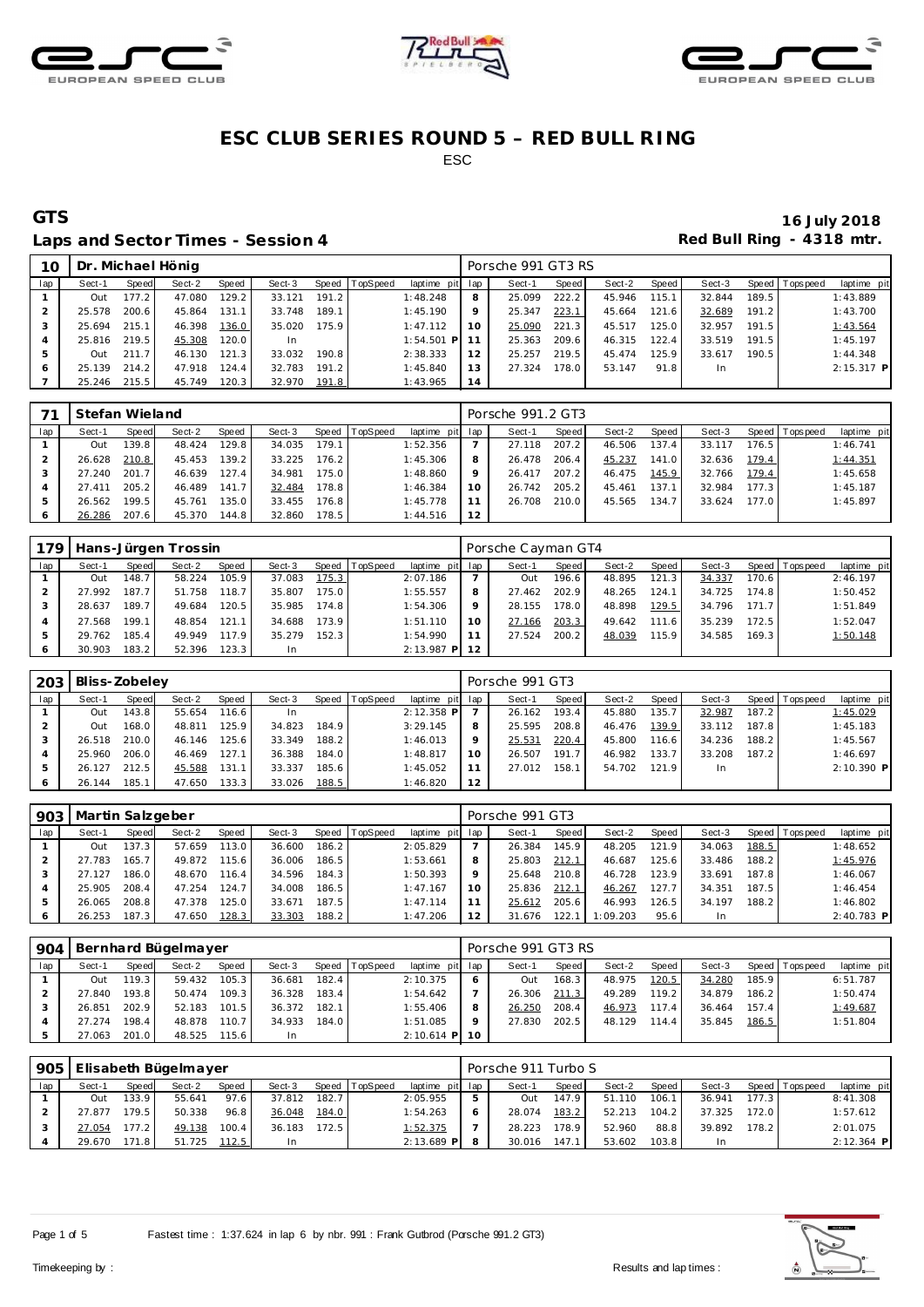





### Laps and Sector Times - Session 4 *Red Bull Ring - 4318 mtr.*

|     | 908   Wolfgang Fritz |       |        |       |        |       |          |                 | Porsche 991 Turbo S |         |          |                    |        |       |                 |              |
|-----|----------------------|-------|--------|-------|--------|-------|----------|-----------------|---------------------|---------|----------|--------------------|--------|-------|-----------------|--------------|
| lap | Sect-1               | Speed | Sect-2 | Speed | Sect-3 | Speed | TopSpeed | laptime pit lap | Sect-1              | Speed I | Sect-2   | Speed I            | Sect-3 |       | Speed Tops peed | laptime pit  |
|     | Out                  | 121.0 | 59.714 | 108.9 | 35.464 | 199.6 |          | 2:10.039        | 25.584              | 194.5   | 49.745   | 118.7 <sup>1</sup> | 43.904 | 114.9 |                 | 1:59.233     |
|     | 28.312               | 169.6 | 48.907 | 133.0 | 34.237 | 198.9 |          | 1:51.456        | 43.049              | 128.6   | 1:33.406 | 100.2              |        |       |                 | $3:15.385$ P |

|     |        |       | 912   Michael Eidenmüller |       |        |       |                |                 |         | Porsche GT3 RS |       |        |       |        |       |                 |              |
|-----|--------|-------|---------------------------|-------|--------|-------|----------------|-----------------|---------|----------------|-------|--------|-------|--------|-------|-----------------|--------------|
| lap | Sect-1 | Speed | Sect-2                    | Speed | Sect-3 |       | Speed TopSpeed | laptime pit lap |         | Sect-1         | Speed | Sect-2 | Speed | Sect-3 |       | Speed Tops peed | laptime pit  |
|     | Out    | 185.4 | 48.321                    | 120.8 | 33.478 | 184.9 |                | 1:50.828        | 6       | 26.616         | 203.7 | 48.558 | 114.6 | 34.473 | 186.2 |                 | 1:49.647     |
|     | 25.980 | 214.2 | 47.269                    | 123.9 | 33.344 | 187.5 |                | 1:46.593        |         | 27.178         | 189.3 | 47.540 | 120.8 | 33.422 | 186.9 |                 | 1:48.140     |
|     | 25.915 | 212.1 | 46.812                    | 122.2 | 33.628 | 185.9 |                | 1:46.355        | 8       | 26.452         | 191.3 | 48.583 | 119.7 | 34.331 | 186.5 |                 | 1:49.366     |
|     | 25.723 | 210.4 | 47.803                    | 125.6 | 34.830 | 187.2 |                | 1:48.356        | $\circ$ | 26.851         | 157.4 | 59.510 | 92.6  | In.    |       |                 | $2:18.969$ P |
|     | 26.185 | 215.9 | 46.398                    | 128.0 | 33.735 | 186.9 |                | 1:46.318        | 10      |                |       |        |       |        |       |                 |              |

|     | 915   Michael Zeck |       |              |       |        |       |                |                 |      | Porsche 911 GT3 Touring |       |                         |       |        |       |                |              |
|-----|--------------------|-------|--------------|-------|--------|-------|----------------|-----------------|------|-------------------------|-------|-------------------------|-------|--------|-------|----------------|--------------|
| lap | Sect-1             | Speed | Sect-2       | Speed | Sect-3 |       | Speed TopSpeed | laptime pit lap |      | Sect-1                  | Speed | Sect-2                  | Speed | Sect-3 |       | Speed Topspeed | laptime pit  |
|     | Out                | 180.4 | 48.270 124.4 |       | 33.029 | 186.2 |                | 1:51.406        | 6    | 26.349                  | 206.8 | 47.816                  | 122.2 | 34.346 | 186.5 |                | 1:48.511     |
|     | 26.261             | 208.8 | 47.236       | 118.7 | 33.709 | 185.6 |                | 1:47.206        |      | 26.081                  | 215.1 | 46.225                  | 121.6 | 33.257 | 188.5 |                | 1:45.563     |
|     | 26.036             | 209.2 | 46.779 124.1 |       | 34.100 | 157.0 |                | 1:46.915        | -8   | 26.134                  | 212.5 | 47.749                  | 116.6 | 32.940 | 187.2 |                | 1:46.823     |
|     | 26.876             | 199.9 | 47.782 117.1 |       | 34.464 | 186.9 |                | 1:49.122        |      |                         |       | 31.041  106.5  1:02.551 | 59.1  | In.    |       |                | $2:29.719$ P |
|     | 27.478             | 211.7 | 46.645 124.7 |       | 33.189 | 185.6 |                | 1:47.312        | - 10 |                         |       |                         |       |        |       |                |              |

| 916 |        |              | Pesche Kupferschmied |              |        |       |          |                 | BMW e46 |       |          |       |        |       |                |              |
|-----|--------|--------------|----------------------|--------------|--------|-------|----------|-----------------|---------|-------|----------|-------|--------|-------|----------------|--------------|
| lap | Sect-1 | <b>Speed</b> | Sect-2               | <b>Speed</b> | Sect-3 | Speed | TopSpeed | laptime pit lap | Sect-1  | Speed | Sect-2   | Speed | Sect-3 |       | Speed Topspeed | laptime pit  |
|     | Out    | 43.2         | 55.210               | 104.9        | 37.554 | 170.9 |          | 2:04.771        | 27.967  | 174.0 | 49.982   | 114.2 | 35.784 | 173.9 |                | 1:53.733     |
|     | 27.991 | 200.2        | 50.585               | 113.9        | 36.436 | 173.1 |          | : 55.012        | 27.680  | 189.7 | 50.729   | 115.9 | 36.699 | 173.9 |                | 1:55.108     |
|     | 27.901 | 191.3        | 49.846               | 107.4        | 36.210 | 173.9 |          | i: 53.957       | 27.783  | 70    | 1:06.924 | 90.9  |        |       |                | $2:41.218$ P |

|     | 917   Patric Flury |       |        |              |        |       |                |                 | BMW e92 |       |        |       |        |       |                |              |
|-----|--------------------|-------|--------|--------------|--------|-------|----------------|-----------------|---------|-------|--------|-------|--------|-------|----------------|--------------|
| lap | Sect-1             | Speed | Sect-2 | <b>Speed</b> | Sect-3 |       | Speed TopSpeed | laptime pit lap | Sect-1  | Speed | Sect-2 | Speed | Sect-3 |       | Speed Topspeed | laptime pit  |
|     | Out                | 154.7 | 53.361 | 112.5        | 36.265 | 163.6 |                | 2:02.413        | 28.804  | 189.7 | 49.379 | 134.0 | 35.577 | 164.6 |                | 1:53.760     |
|     | 29.255             | 186.0 | 50.640 | 126.5        | 35.176 | 165.1 |                | 1:55.071        | 28.656  | 182.6 | 50.285 | 120.0 | 35.836 | 165.6 |                | 1:54.777     |
|     | 28.479             | 188.7 | 50.035 | 122.2        | 35.391 | 165.9 |                | 1:53.905        | 30.561  | 142.1 | 55.593 | 116.1 |        |       |                | $2:23.617$ P |

| 918 | Thomas Kalina |       |        |              |        |       |                |                 |   | McLaren 720S |       |        |       |        |       |                 |             |
|-----|---------------|-------|--------|--------------|--------|-------|----------------|-----------------|---|--------------|-------|--------|-------|--------|-------|-----------------|-------------|
| lap | Sect-1        | Speed | Sect-2 | <b>Speed</b> | Sect-3 |       | Speed TopSpeed | laptime pit lap |   | Sect-1       | Speed | Sect-2 | Speed | Sect-3 |       | Speed Tops peed | laptime pit |
|     | Out           | 162.2 | 47.438 | 120.3        | 32.343 | 215.6 |                | : 54.414        |   | 23.595       | 242.7 | 58.376 | 104.7 | 49.789 | 119.7 |                 | 2:11.760    |
|     | 23.765        | 198.8 | 43.987 | 142.1        | 31.319 | 214.7 |                | 1:39.071        |   | 33.088       | 201.0 | 54.218 | 131.4 | 32.035 | 209.7 |                 | 1:59.341    |
|     | 23.084        | 223.6 | 43.286 | 138.1        | 31.485 | 210.9 |                | 1:37.855        |   | 23.582       | 215.9 | 43.636 | 139.2 | 31.151 | 210.1 |                 | 1:38.369    |
|     | 24.157        | 229.3 | 44.457 | 128.3        | 33.372 | 208.5 |                | 1:41.986        | 8 | 7:13.355     | 185.7 | 45.669 | 137.8 | 30.974 | 215.6 |                 | 8:29.998 P  |

| 922 |        |       | Florian Schmidhuber |       |        |       |          |                 |         | Porsche 911 GT3 RS |       |          |       |           |       |                |              |
|-----|--------|-------|---------------------|-------|--------|-------|----------|-----------------|---------|--------------------|-------|----------|-------|-----------|-------|----------------|--------------|
| lap | Sect-1 | Speed | Sect-2              | Speed | Sect-3 | Speed | TopSpeed | laptime pit lap |         | Sect-1             | Speed | Sect-2   | Speed | Sect-3    |       | Speed Topspeed | laptime pit  |
|     | Out    | 172.  | 49.861              | 130.8 | 34.533 | 181.2 |          | 1:57.099        |         | 26.493             | 204.0 | 48.355   | 124.1 | 34.440    | 184.6 |                | 1:49.288     |
|     | 26.504 | 204.4 | 48.830              | 124.4 | 34.844 | 180.9 |          | 1:50.178        |         | 26.461             | 199.1 | 47.730   | 128.9 | 34.017    | 183.1 |                | 1:48.208     |
|     | 26.520 | 202.5 | 47.995              | 120.5 | 33.940 | 184.3 |          | 1:48.455        | 8       | 29.621             | 158.1 | 1:00.641 | 105.5 | 40.858    | 161.7 |                | 2:11.120     |
|     | 26.781 | 207.2 | 48.556              | 123.3 | 35.943 | 180.9 |          | 1:51.280        | $\circ$ | 27.988             | 201.4 | 50.153   | 109.5 | <b>In</b> |       |                | $2:17.312$ P |
|     | 27.225 | 202.9 | 47.692              | 127.7 | 33.691 | 187.2 |          | 1:48.608        | 10      |                    |       |          |       |           |       |                |              |

|     | 926   Luis König |              |          |              |        |       |                |                 | Porsche GT3 Touring |       |                |       |        |                |              |
|-----|------------------|--------------|----------|--------------|--------|-------|----------------|-----------------|---------------------|-------|----------------|-------|--------|----------------|--------------|
| lap | Sect-1           | <b>Speed</b> | Sect-2   | <b>Speed</b> | Sect-3 |       | Speed TopSpeed | laptime pit lap | Sect-1              | Speed | Sect-2         | Speed | Sect-3 | Speed Topspeed | laptime pit  |
|     | Out              | 132.1        | 59.081   | 95.6         | 46.946 | 170.3 |                | 2:18.118        | 31.834              |       | 140.6 1:02.821 | 84.5  |        |                | $2:30.187$ P |
|     | 32.883           | 145.9        | 1:00.573 | 91.5         | 44.191 | 170.3 |                | 2:17.647        |                     |       |                |       |        |                |              |

| 927 | Martin Gatscher |       |        |       |        |       |                |                 |         | Porsche 991 GT3 |       |          |       |        |       |                   |             |
|-----|-----------------|-------|--------|-------|--------|-------|----------------|-----------------|---------|-----------------|-------|----------|-------|--------|-------|-------------------|-------------|
| lap | Sect-1          | Speed | Sect-2 | Speed | Sect-3 |       | Speed TopSpeed | laptime pit lap |         | Sect-1          | Speed | Sect-2   | Speed | Sect-3 |       | Speed   Tops peed | laptime pit |
|     | Out             | 182.9 | 49.427 | 109.5 | 35.406 | 185.9 |                | 1:52.756        |         | 35.031          | 112.5 | 1:03.235 | 99.8  | 44.048 | 188.2 |                   | 2:22.314    |
|     | 26.278          | 206.0 | 48.442 | 112.7 | 35.074 | 186.5 |                | 1:49.794        | 8       | 26.792          | 195.5 | 48.334   | 115.6 | 34.909 | 187.2 |                   | 1:50.035    |
|     | 26.398          | 197.7 | 48.131 | 113.7 | 36.832 | 183.4 |                | 1:51.361        | $\circ$ | 26.331          | 191.0 | 48.836   | 114.4 | 34.904 | 186.2 |                   | 1:50.071    |
|     | 26.423          | 206.0 | 48.177 | 119.2 | 35.604 | 185.6 |                | 1:50.204        | 10      | 26.884          | 185.7 | 50.914   | 114.6 | 34.837 | 186.5 |                   | 1:52.635    |
|     | 26.408          | 183.8 | 48.439 | 115.4 | 35.572 | 186.5 |                | 1:50.419        |         | 26.318          | 191.0 | 1:07.538 | 92.2  | 53.809 | 107.0 |                   | 2:27.665    |
|     | 26.797          | 206.0 | 56.201 | 102.7 | 45.732 | 141.2 |                | 2:08.730        | 12      |                 |       |          |       |        |       |                   |             |

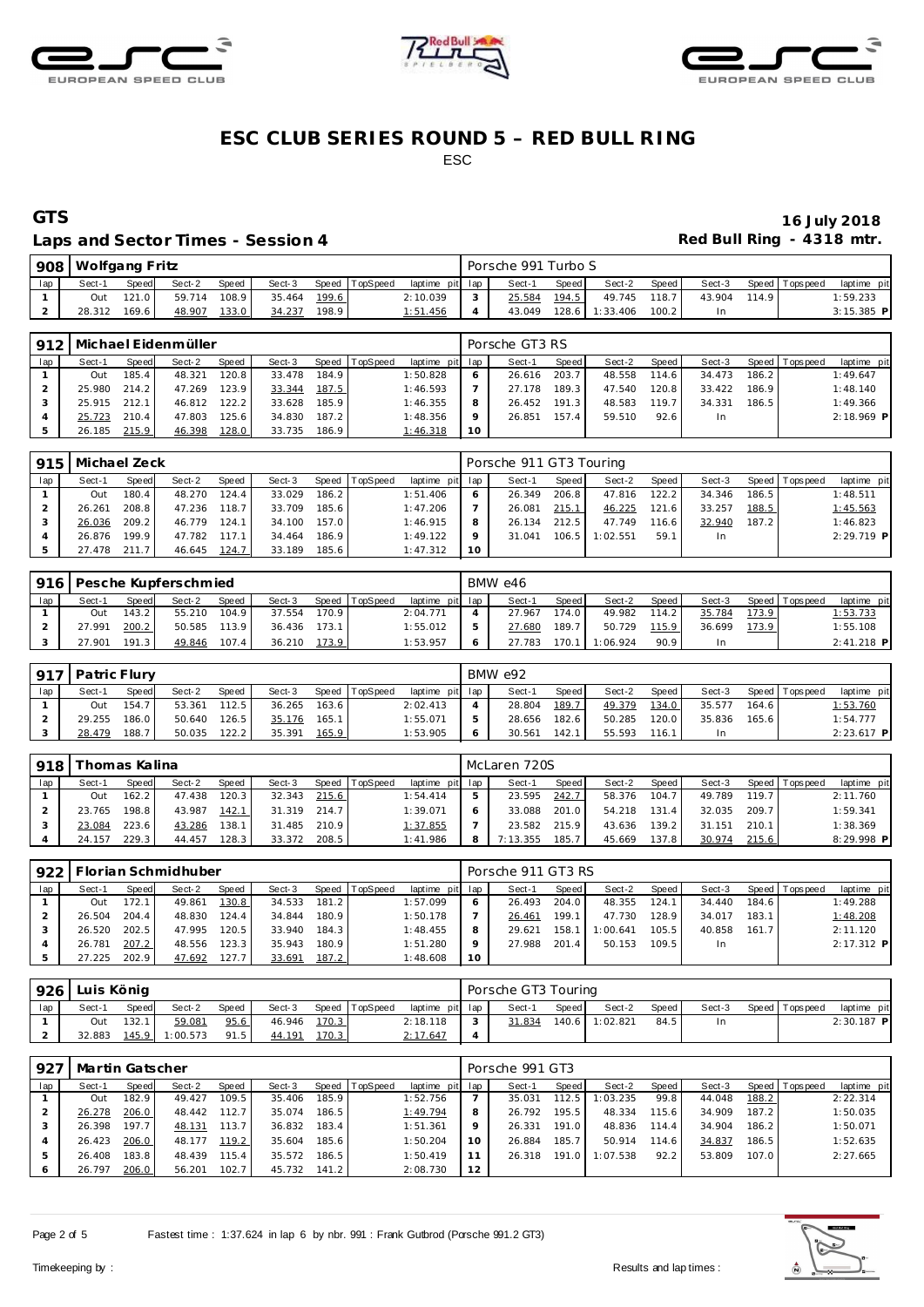





### Laps and Sector Times - Session 4 *Red Bull Ring - 4318 mtr.*

| 935 |              |       | Wolfgang Scherbaum |       |        |       |                |                 |    | Porsche 991.1 GT3 |       |        |         |        |       |                   |             |
|-----|--------------|-------|--------------------|-------|--------|-------|----------------|-----------------|----|-------------------|-------|--------|---------|--------|-------|-------------------|-------------|
| lap | Sect-1       | Speed | Sect-2             | Speed | Sect-3 |       | Speed TopSpeed | laptime pit lap |    | Sect-1            | Speed | Sect-2 | Speed I | Sect-3 |       | Speed   Tops peed | laptime pit |
|     | Out          | 176.0 | 49.652             | 113.2 | 33.717 | 185.6 |                | 1:53.187        |    | 25.764            | 213.8 | 46.960 | 119.2   | 33.465 | 186.2 |                   | 1:46.189    |
|     | 26.012 200.6 |       | 46.966             | 116.4 | 35.295 | 181.8 |                | 1:48.273        |    | 25.669            | 212.1 | 47.302 | 114.9   | 34.244 | 186.2 |                   | 1:47.215    |
|     | 25.967       | 212.9 | 46.677             | 128.3 | 33.011 | 187.5 |                | 1:45.655        |    | 25.778            | 202.1 | 46.783 | 121.9   | 38.165 | 128.1 |                   | 1:50.726    |
|     | 25.853       | 218.1 | 46.226             | 123.0 | 33.274 | 186.5 |                | 1:45.353        | -8 |                   |       |        |         |        |       |                   |             |

|     | 936   Mario Nast |       |        |       |        |       |                |                 |    | Porsche GT4 |       |          |       |        |       |                 |              |
|-----|------------------|-------|--------|-------|--------|-------|----------------|-----------------|----|-------------|-------|----------|-------|--------|-------|-----------------|--------------|
| lap | Sect-1           | Speed | Sect-2 | Speed | Sect-3 |       | Speed TopSpeed | laptime pit lap |    | Sect-1      | Speed | Sect-2   | Speed | Sect-3 |       | Speed Tops peed | laptime pit  |
|     | Out              | 145.7 | 57.787 | 104.7 | 37.654 | 173.4 |                | 2:09.435        |    | 27.272      | 177.2 | 48.899   | 131.1 | 34.077 | 176.8 |                 | 1:50.248     |
|     | 27.621           | 202.1 | 49.312 | 123.3 | 34.725 | 173.9 |                | 1:51.658        | 8  | 27.165      | 203.3 | 49.620   | 105.3 | 44.257 | 148.8 |                 | 2:01.042     |
| 3   | 27.208           | 201.4 | 48.461 | 122.4 | 35.468 | 175.9 |                | 1:51.137        | 9  | 29.735      | 198.4 | 1:01.282 | 106.5 | 47.126 | 131.2 |                 | 2:18.143     |
|     | 27.657           | 201.7 | 47.879 | 129.8 | 34.404 | 175.9 |                | 1:49.940        | 10 | 39.646      | 100.0 | 1:06.460 | 97.3  | 49.344 | 130.3 |                 | 2:35.450     |
| 5   | 27.138           | 203.3 | 48.242 | 122.7 | 39.063 | 141.4 |                | 1:54.443        | 11 | 37.559      | 97.1  | 58.112   | 116.6 | In.    |       |                 | $2:35.300$ P |
| 6   | 28.241           | 202.9 | 48.783 | 133.7 | 34.226 | 175.6 |                | 1:51.250        | 12 |             |       |          |       |        |       |                 |              |

| 937 |        |       | Christian Kindsmüller |       |        |       |                |                 |    | Porsche 991.2 GTR |              |        |       |        |       |                |             |
|-----|--------|-------|-----------------------|-------|--------|-------|----------------|-----------------|----|-------------------|--------------|--------|-------|--------|-------|----------------|-------------|
| lap | Sect-1 | Speed | Sect-2                | Speed | Sect-3 |       | Speed TopSpeed | laptime pit lap |    | Sect-1            | <b>Speed</b> | Sect-2 | Speed | Sect-3 |       | Speed Topspeed | laptime pit |
|     | Out    | 163   | 51.976                | 120.5 | 34.859 | 183.7 |                | 1:57.458        | 8  | 25.982            | 212.9        | 46.456 | 113.2 | 34.850 | 186.2 |                | 1:47.288    |
|     | 26.328 | 202.7 | 47.661                | 112.7 | 35.576 | 184.9 |                | 1:49.565        | 9  | 25.668            | 206.0        | 46.977 | 115.4 | 34.996 | 185.6 |                | 1:47.641    |
|     | 26.330 | 202.  | 49.664                | 123.0 | 38.106 | 185.6 |                | 1:54.100        | 10 | 26.251            | 186.7        | 48.031 | 115.6 | 34.423 | 186.2 |                | 1:48.705    |
|     | 25.945 | 204.0 | 46.673                | 119.2 | 34.508 | 186.5 |                | 1:47.126        | 11 | 25.901            | 214.6        | 47.466 | 117.4 | 34.107 | 184.9 |                | 1:47.474    |
| 5   | 27.028 | 176.3 | 48.555                | 118.4 | 37.943 | 153.6 |                | 1:53.526        | 12 | 25.951            | 207.2        | 47.497 | 123.6 | 34.555 | 185.6 |                | 1:48.003    |
|     | 26.711 | 209.2 | 47.985                | 117.9 | 34.163 | 185.6 |                | 1:48.859        | 13 | 26.096            | 214.2        | 46.529 | 115.6 | 34.060 | 188.2 |                | 1:46.685    |
|     | 25.993 | 213.8 | 46.429                | 115.9 | 33.895 | 185.2 |                | 1:46.317        | 14 |                   |              |        |       |        |       |                |             |

| 938 |            | Ingo Schwarz |        |       |        |       |                  |                 |    | Porsche 991.2 GT3 |       |          |       |        |       |                |              |
|-----|------------|--------------|--------|-------|--------|-------|------------------|-----------------|----|-------------------|-------|----------|-------|--------|-------|----------------|--------------|
| lap | Sect-1     | Speed        | Sect-2 | Speed | Sect-3 |       | Speed   TopSpeed | laptime pit lap |    | Sect-1            | Speed | Sect-2   | Speed | Sect-3 |       | Speed Topspeed | laptime pit  |
|     | <b>Out</b> | 167.0        | 50.585 | 109.1 | 33.829 | 187.2 |                  | 1:55.477        |    | 26.107            | 200.2 | 46.930   | 121.1 | 33.822 | 189.5 |                | 1:46.859     |
|     | 26.283     | 194.5        | 47.247 | 117.6 | 35.908 | 176.2 |                  | 1:49.438        |    | 26.229            | 199.5 | 46.675   | 112.5 | 33.624 | 189.8 |                | 1:46.528     |
|     | 26.416     | 199.5        | 49.301 | 114.9 | -In    |       |                  | $2:10.263$ P    |    | 26.370            | 173.4 | 50.346   | 107.6 | 35.953 | 147.3 |                | 1:52.669     |
|     | <b>Out</b> | 176.6        | 48.923 | 117.6 | 34.795 | 186.9 |                  | 3:19.182        |    | 36.928            | 112.7 | 1:07.991 | 89.9  | In.    |       |                | $2:49.606$ P |
|     | 27.185     | 198.4        | 46.956 | 112.0 | 33.398 | 190.1 |                  | 1:47.539        | 10 |                   |       |          |       |        |       |                |              |

| Sect-1 | Speed                 | Sect-2    | Speed | Sect-3 |       |                |         | Sect-1          |       | Sect-2   | Speed I                         | Sect-3 |       | laptime pit                                |
|--------|-----------------------|-----------|-------|--------|-------|----------------|---------|-----------------|-------|----------|---------------------------------|--------|-------|--------------------------------------------|
| Out    | 181<br>$\overline{9}$ | 48.441    | 126.2 | 34.736 | 188.2 | 1:52.381       | Ô       | 26.153          | 208.4 | 46.640   | 115.1                           | 33.187 | 189.1 | 1:45.980                                   |
| 26.089 | 193.8                 | 47.531    | 114.4 | 33.378 | 187.8 | 1:46.998       |         | 25.730          | 212.1 | 47.076   | 124.1                           | 33.613 |       | 1:46.419                                   |
| 26.387 | 205.2                 | 46.549    | 121.9 | 34.114 | 188.2 | 1:47.050       | 8       | 25.976          | 206.4 | 46.383   | 125.6 <sub>1</sub>              | 33.722 |       | 1:46.081                                   |
| 25.794 | 202.9                 | 46.907    | 116.9 | 33.686 | 188.2 | 1:46.387       | $\circ$ | 26.116          | 198.4 | 46.784   | 122.7                           | 33.830 |       | 1:46.730                                   |
| 25.755 | 196.2                 | 47.170    | 123.9 | 34.152 | 190.5 | 1:47.077       | 10      | 36.577          | 111.3 | 1:03.938 | 90.9                            |        |       | 2:33.784 P                                 |
|        |                       | Huck-Huck |       |        |       | Speed TopSpeed |         | laptime pit lap |       |          | Porsche 991.2 GT3 RS<br>Speed I |        |       | Speed Tops peed<br>188.8<br>187.8<br>187.8 |

| $941 \mid$ | Gerald Fischer |       |        |       |        |                |         |         | GT34.0<br>Porsche |       |        |       |        |         |            |                |
|------------|----------------|-------|--------|-------|--------|----------------|---------|---------|-------------------|-------|--------|-------|--------|---------|------------|----------------|
| lap        | Sect-          | Speed | Sect-2 | Speed | Sect-3 | Speed TopSpeed | laptime | pit lap | Sect-             | Speed | Sect-2 | Speed | Sect-3 | Speed T | T ops peed | pit<br>laptime |

|     | 942 Alfred Lang |              |          |              |        |       |          |                 |         | Porsche 991 GT3 |       |          |       |        |       |                |              |
|-----|-----------------|--------------|----------|--------------|--------|-------|----------|-----------------|---------|-----------------|-------|----------|-------|--------|-------|----------------|--------------|
| lap | Sect-1          | <b>Speed</b> | Sect-2   | <b>Speed</b> | Sect-3 | Speed | TopSpeed | laptime pit lap |         | Sect-1          | Speed | Sect-2   | Speed | Sect-3 |       | Speed Topspeed | laptime pit  |
|     | Out             | 169.1        | 47.778   | 120.5        | 33.982 | 195.3 |          | 1:54.699        | 6       | 26.176          | 168.0 | 1:13.335 | 82.1  | In     |       |                | $2:50.607$ P |
|     | 25.423          | 212.9        | 46.683   | 128.6        | 33.329 | 188.2 |          | 1:45.435        |         | Out             | 202.9 | 50.504   | 121.1 | 34.092 | 197.1 |                | 2:56.346     |
|     | 28.660          | 134.4        | 1:03.832 | 99.4         |        |       |          | $3:21.911$ P 8  |         | 24.899          | 216.8 | 47.542   | 126.5 | 34.780 | 193.2 |                | 1:47.221     |
|     | Out             | 224.5        | 50.152   | 116.1        | 36.537 | 194.9 |          | 2:15.288        | $\circ$ | 25.267          | 184.1 | 47.611   | 128.6 | 34.759 | 196.4 |                | 1:47.637     |
|     | 24.845          | 219.0        | 47.932   | 124.1        | 36.624 | 190.8 |          | 1:49.401        | 10      | 25.091          | 220.4 | 46.979   | 120.8 | 34.264 | 197.4 |                | 1:46.334     |

| 943 | Johannes Lang |       |        |       |        |       |          |                 |         | Porsche 991 Turbo S |       |        |       |        |        |                |             |
|-----|---------------|-------|--------|-------|--------|-------|----------|-----------------|---------|---------------------|-------|--------|-------|--------|--------|----------------|-------------|
| lap | Sect-1        | Speed | Sect-2 | Speed | Sect-3 | Speed | TopSpeed | laptime pit lap |         | Sect-1              | Speed | Sect-2 | Speed | Sect-3 |        | Speed Topspeed | laptime pit |
|     | Out           | 163.4 | 53.388 | 117.9 | 35.346 | 155.6 |          | 1:59.857        |         | 28.542              | 206.4 | 48.121 | 113.2 | 35.124 | 177.61 |                | 1:51.787    |
|     | 27.271        | 209.2 | 50.840 | 128.6 | 34.178 | 179.4 |          | 1:52.289        | 8       | 26.482              | 210.4 | 46.846 | 125.0 | 34.057 | 161.2  |                | 1:47.385    |
|     | 27.119        | 213.8 | 47.135 | 123.0 | 33.784 | 181.2 |          | 1:48.038        | $\circ$ | 27.603              | 208.8 | 49.089 | 116.6 | 35.800 | 176.2  |                | 1:52.492    |
|     | 26.591        | 213.8 | 47.482 | 125.0 | 33.967 | 179.7 |          | 1:48.040        | 10      | 26.293              | 212.1 | 48.954 | 121.1 | 36.086 | 177.0  |                | 1:51.333    |
|     | 26.306        | 211.7 | 48.984 | 96.3  | 35.372 | 178.8 |          | 1:50.662        |         | 27.176              | 212.1 | 47.410 | 133.3 | 38.650 | 160.2  |                | 1:53.236    |
|     | 26.567        | 212.9 | 47.260 | 120.8 | 33.638 | 180.0 |          | 1:47.465        | 12      | 27.587              | 208.0 | 49.448 | 128.9 | 34.500 | 179.1  |                | 1:51.535    |

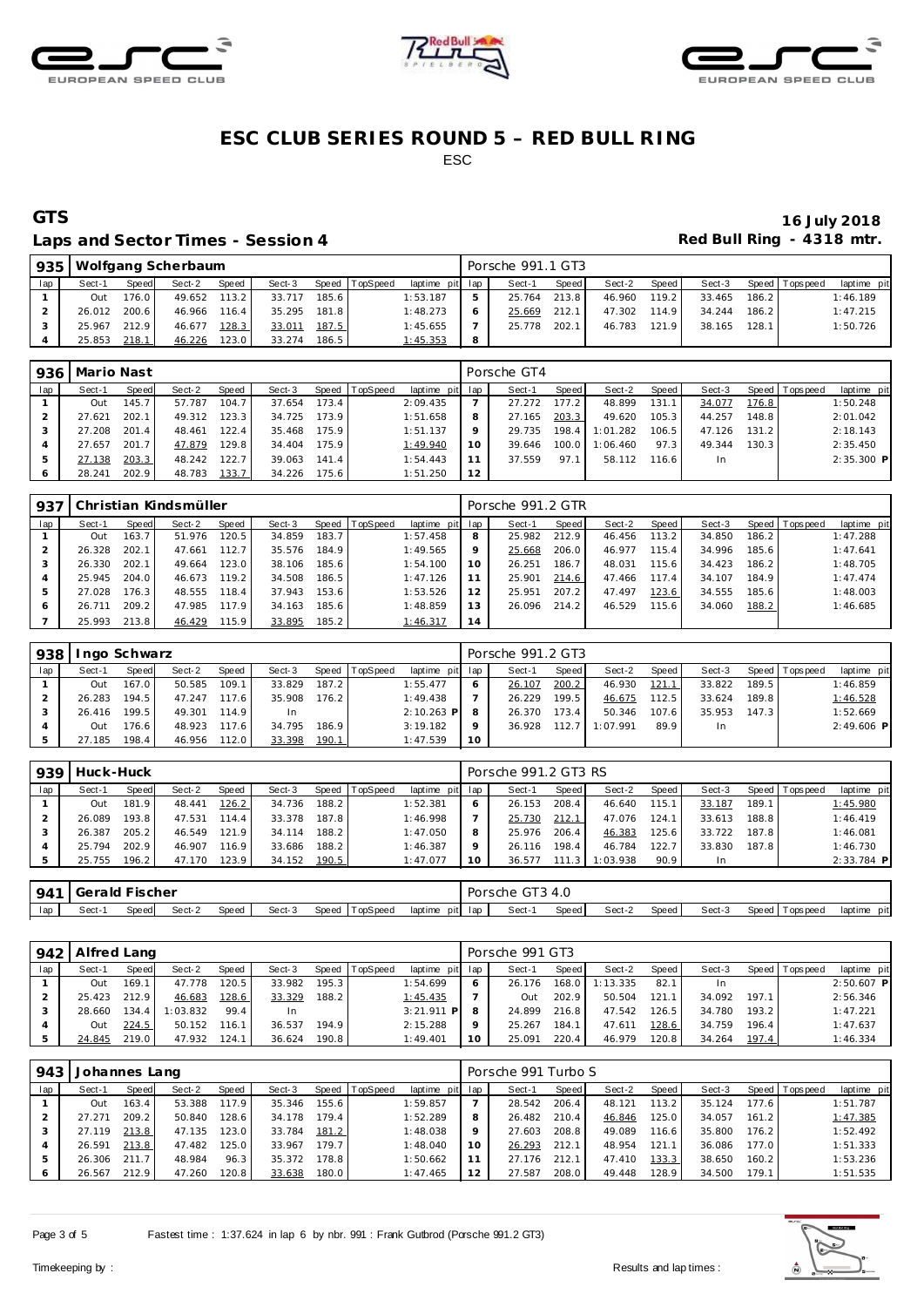





### Laps and Sector Times - Session 4 *Red Bull Ring - 4318 mtr.*

| 944 | Andreas Distler |       |        |       |        |       |          |                 |         | Porsche 991 GT3 RS |       |          |       |        |       |                 |              |
|-----|-----------------|-------|--------|-------|--------|-------|----------|-----------------|---------|--------------------|-------|----------|-------|--------|-------|-----------------|--------------|
| lap | Sect-1          | Speed | Sect-2 | Speed | Sect-3 | Speed | TopSpeed | laptime pit lap |         | Sect-1             | Speed | Sect-2   | Speed | Sect-3 |       | Speed Tops peed | laptime pit  |
|     | Out             | 191.3 | 46.663 | 123.3 | 33.695 | 188.5 |          | 1:48.453        |         | 25.686             | 217.7 | 45.989   | 131.4 | 33.517 | 187.2 |                 | 1:45.192     |
|     | 25.881          | 209.2 | 46.188 | 130.1 | 32.814 | 189.1 |          | 1:44.883        |         | 25.708             | 207.6 | 47.933   | 122.4 | 34.264 | 187.8 |                 | 1:47.905     |
|     | 25.755          | 214.2 | 46.550 | 118.4 | 35.403 | 189.1 |          | 1:47.708        | 8       | 25.947             | 213.8 | 46.589   | 128.6 | 34.208 | 188.8 |                 | 1:46.744     |
|     | 25.552          | 199.9 | 46.588 | 125.9 | 33.209 | 187.8 |          | 1:45.349        | $\circ$ | 25.332             | 212.1 | 47.494   | 121.9 | 39.788 | 135.7 |                 | 1:52.614     |
|     | 25.819          | 183.5 | 46.785 | 121.6 | 33.261 | 188.2 |          | 1:45.865        | 10      | 37.076             | 108.8 | 1:08.360 | 97.1  | In     |       |                 | $2:51.345$ P |

| 945 | Ralph | Strühn |        |       |        |                   |                 |     | $\sim$ $\sim$<br>Porsche<br>w | $\cap$ To<br>$\sim$ $\sim$ |        |       |        |                      |                |
|-----|-------|--------|--------|-------|--------|-------------------|-----------------|-----|-------------------------------|----------------------------|--------|-------|--------|----------------------|----------------|
| lap | Sect- | Speed  | Sect-2 | Speed | Sect-3 | ⊺opSpeed<br>Speed | laptime<br>pitl | lap | Sect-                         | <b>Speed</b>               | Sect-2 | Speed | Sect-3 | Speed T<br>Tops peed | pit<br>laptime |

|     | 946 Franz Strühn |       |        |       |        |                |                 | Porsche | 991 GT3 |        |        |        |                   |             |
|-----|------------------|-------|--------|-------|--------|----------------|-----------------|---------|---------|--------|--------|--------|-------------------|-------------|
| lap | Sect-1           | Speed | Sect-2 | Speed | Sect-3 | Speed TopSpeed | laptime pit lap | Sect-1  | Speed   | Sect-2 | Speed, | Sect-3 | Speed   Tops peed | laptime pit |

| 947 | Oliver Lieb |       |        |       |        |       |          |                 |         | Porsche GT3 RS |       |        |        |        |       |                |             |
|-----|-------------|-------|--------|-------|--------|-------|----------|-----------------|---------|----------------|-------|--------|--------|--------|-------|----------------|-------------|
| lap | Sect-1      | Speed | Sect-2 | Speed | Sect-3 | Speed | TopSpeed | laptime pit lap |         | Sect-1         | Speed | Sect-2 | Speed  | Sect-3 |       | Speed Topspeed | laptime pit |
|     | Out         | 171.0 | 49.729 | 127.4 | 34.398 | 185.9 |          | 1:52.083        | 8       | 25.564         | 194.5 | 46.968 | 134.7. | 33.461 | 187.8 |                | 1:45.993    |
|     | 26.318      | 182.6 | 46.573 | 128.6 | 33.577 | 189.1 |          | 1:46.468        | $\circ$ | 25.638         | 204.4 | 45.789 | 131.1  | 33.650 | 187.2 |                | 1:45.077    |
|     | 25.657      | 206.8 | 46.500 | 129.2 | 33.647 | 188.2 |          | 1:45.804        | 10      | 26.000         | 200.6 | 45.877 | 129.2  | 33.143 | 186.5 |                | 1:45.020    |
|     | 25.791      | 209.2 | 45.796 | 132.4 | 32.855 | 187.5 |          | 1:44.442        |         | 25.725         | 204.0 | 46.152 | 135.7  | 33.808 | 186.2 |                | 1:45.685    |
|     | 26.015      | 200.6 | 45.799 | 131.4 | 33.163 | 185.6 |          | 1:44.977        | 12      | 25.879         | 196.2 | 47.138 | 124.4  | 33.900 | 184.6 |                | 1:46.917    |
|     | 25.589      | 201.0 | 45.643 | 132.4 | 33.657 | 188.8 |          | 1:44.889        | 13      | 26.151         | 169.1 | 48.200 | 129.8  | 33.320 | 186.5 |                | 1:47.671    |
|     | 25.575      | 202.9 | 45.837 | 125.9 | 33.264 | 185.6 |          | 1:44.676        | 14      |                |       |        |        |        |       |                |             |

| 948 | Hofmann-Stadler |           |        |       |        |       |          |                 |    | Porsche GT3 4.0 |         |        |                    |           |       |                |             |
|-----|-----------------|-----------|--------|-------|--------|-------|----------|-----------------|----|-----------------|---------|--------|--------------------|-----------|-------|----------------|-------------|
| lap | Sect-1          | Speed     | Sect-2 | Speed | Sect-3 | Speed | TopSpeed | laptime pit lap |    | Sect-1          | Speed I | Sect-2 | Speed              | Sect-3    |       | Speed Topspeed | laptime pit |
|     | Out             | 175.7     | 50.908 | 112.5 | 35.809 | 187.5 |          | 1:56.960        |    | 26.324          | 210.8   | 51.974 | 87.0               | <b>In</b> |       |                | 2:12.907 P  |
|     | 26.478          | 191<br>.3 | 47.965 | 113.4 | 36.551 | 186.2 |          | 1:50.994        | 8  | Out             | 174.3   | 51.335 | 120.5              | 34.977    | 188.8 |                | 2:42.805    |
|     | 26.386          | 201.0     | 48.557 | 114.2 | 35.971 | 189.1 |          | 1:50.914        |    | 26.246          | 201.0   | 46.863 | 122.4              | 34.137    | 187.8 |                | 1:47.246    |
|     | 26.250          | 209.6     | 48.211 | 122.4 | 35.978 | 187.8 |          | 1:50.439        | 10 | 25.930          | 207.2   | 47.254 | 122.4              | 35.201    | 187.5 |                | 1:48.385    |
|     | 26.544          | 198.4     | 49.354 | 119.5 | 35.928 | 189.8 |          | 1:51.826        |    | 25.783          | 200.6   | 47.495 | 115.9              | 34.125    | 189.1 |                | 1:47.403    |
|     | 25.731          | 200.6     | 46.842 | 132.4 | 35.519 | 189.8 |          | 1:48.092        |    | 25.997          | 206.4   | 47.233 | 116.6 <sub>1</sub> | 44.285    | 185.9 |                | 1:57.515    |
|     |                 |           |        |       |        |       |          |                 |    |                 |         |        |                    |           |       |                |             |

|                                                   | 949 Dr. Hans Fünfgelder |              |  |  |                                             | Porsche 991 Targa GTS |                    |        |                   |             |
|---------------------------------------------------|-------------------------|--------------|--|--|---------------------------------------------|-----------------------|--------------------|--------|-------------------|-------------|
| $\overline{\phantom{a}}$ $\overline{\phantom{a}}$ | Sect-1                  | Speed Sect-2 |  |  | Speed Sect-3 Speed TopSpeed laptime pit lap | Sect-1                | Speed Sect-2 Speed | Sect-3 | Speed   Tops peed | laptime pit |

| 950 | <b>Richard Distl</b> |        |        |       |        |       |          |                 |    | Porsche 991.2 GT3 |       |        |       |           |       |            |              |
|-----|----------------------|--------|--------|-------|--------|-------|----------|-----------------|----|-------------------|-------|--------|-------|-----------|-------|------------|--------------|
| lap | Sect-1               | Speed  | Sect-2 | Speed | Sect-3 | Speed | TopSpeed | laptime pit lap |    | Sect-1            | Speed | Sect-2 | Speed | Sect-3    | Speed | T ops peed | laptime pit  |
|     | Out                  | 159.81 | 54.277 | 108.0 | 36.140 | 184.9 |          | 2:01.369        |    | 26.122            | 188.3 | 47.193 | 116.4 | 35.345    | 184.9 |            | 1:48.660     |
|     | 27.753               | 170.1  | 51.131 | 113.0 | 35.781 | 187.5 |          | 1:54.665        |    | 25.623            | 219.9 | 46.373 | 124.7 | 33.645    | 187.2 |            | 1:45.641     |
|     | 26.475               | 190.3  | 48.747 | 110.4 | 34.209 | 188.5 |          | 1:49.431        |    | 25.652            | 222.2 | 46.468 | 123.9 | 33.682    | 188.5 |            | 1:45.802     |
|     | 25.749               | 204.0  | 48.450 | 109.1 | 33.959 | 187.5 |          | 1:48.158        | 10 | 25.461            | 213.4 | 46.302 | 125.0 | 33.830    | 188.2 |            | 1:45.593     |
|     | 25.752               | 215.9  | 47.691 | 119.5 | 34.500 | 183.1 |          | 1:47.943        |    | 25.853            | 202.5 | 47.106 | 118.7 | 34.660    | 184.0 |            | 1:47.619     |
|     | 25.829               | 216.8  | 47.611 | 129.2 | 33.662 | 188.5 |          | 1:47.102        |    | 28.019            | 154.9 | 55.408 | 109.5 | <b>In</b> |       |            | $2:19.842$ P |

| 952 | Mathias Kieber |        |        |              |        |       |                |                 |    | Porsche 997 GT3 |       |        |       |        |       |                 |             |
|-----|----------------|--------|--------|--------------|--------|-------|----------------|-----------------|----|-----------------|-------|--------|-------|--------|-------|-----------------|-------------|
| lap | Sect-1         | Speed  | Sect-2 | <b>Speed</b> | Sect-3 |       | Speed TopSpeed | laptime pit lap |    | Sect-1          | Speed | Sect-2 | Speed | Sect-3 |       | Speed Tops peed | laptime pit |
|     | Out            | 119.61 | 58.769 | 112.3        | 37.130 | 177.6 |                | 2:11.449        |    | 26.070          | 209.2 | 46.036 | 131.1 | 32.597 | 184.9 |                 | 1:44.703    |
|     | 27.620         | 199.1  | 47.107 | 127.1        | 33.122 | 183.4 |                | 1:47.849        | 8  | 26.099          | 206.8 | 46.141 | 132.4 | 32.633 | 183.7 |                 | 1:44.873    |
|     | 26.218         | 201.4  | 47.209 | 121.1        | 33.047 | 184.9 |                | 1:46.474        |    | 25.866          | 207.2 | 46.070 | 129.5 | 32.431 | 184.9 |                 | 1:44.367    |
|     | 26.314         | 211.3  | 46.384 | 129.2        | 32.649 | 184.6 |                | 1:45.347        | 10 | 26.041          | 211.7 | 46.025 | 132.7 | 32.611 | 184.0 |                 | 1:44.677    |
|     | 25.890         | 213.4  | 46.661 | 114.6        | 32.791 | 184.3 |                | 1:45.342        |    | 25.992          | 213.4 | 46.037 | 132.7 | 32.735 | 183.1 |                 | 1:44.764    |
|     | 26.284         | 208.0  | 46.488 | 129.5        | 33.581 | 184.3 |                | 1:46.353        | 12 | 25.967          | 213.4 | 46.242 | 133.3 | 32.790 | 184.3 |                 | 1:44.999    |

| 954 | Jan Rehnig |       |        |       |        |       |                |                 |    | Porsche 991 GT3 |       |        |         |        |       |                 |             |
|-----|------------|-------|--------|-------|--------|-------|----------------|-----------------|----|-----------------|-------|--------|---------|--------|-------|-----------------|-------------|
| lap | Sect-1     | Speed | Sect-2 | Speed | Sect-3 |       | Speed TopSpeed | laptime pit lap |    | Sect-1          | Speed | Sect-2 | Speed I | Sect-3 |       | Speed Tops peed | laptime pit |
|     | Out        | 138.8 | 52.256 | 134.0 | 33.001 | 186.2 |                | 1:54.092        |    | Out             | 205.6 | 45.477 | 139.9   | 32.391 | 187.8 |                 | 3:23.862    |
|     | 26.212     | 217.7 | 45.499 | 141.7 | 32.516 | 186.9 |                | 1:44.227        |    | 25.817          | 199.9 | 45.776 | 133.7   | 32.561 | 185.6 |                 | 1:44.154    |
|     | 25.703     | 216.8 | 45.290 | 143.6 | 32.375 | 186.2 |                | 1:43.368        |    | 25.933          | 208.8 | 46.096 | 133.7   | 32.412 | 186.5 |                 | 1:44.441    |
|     | 25.837     | 190.3 | 47.204 | 122.7 | 33.896 | 184.6 |                | 1:46.937        | 10 | 33.050          | 185.1 | 46.105 | 129.5   | 32.784 | 186.5 |                 | 1:51.939    |
|     | 25.621     | 214.2 | 45.245 | 143.2 | 32.642 | 185.2 |                | 1:43.508        |    | 25.697          | 217.7 | 45.390 | 132.4   | 32.344 | 186.9 |                 | 1:43.431    |